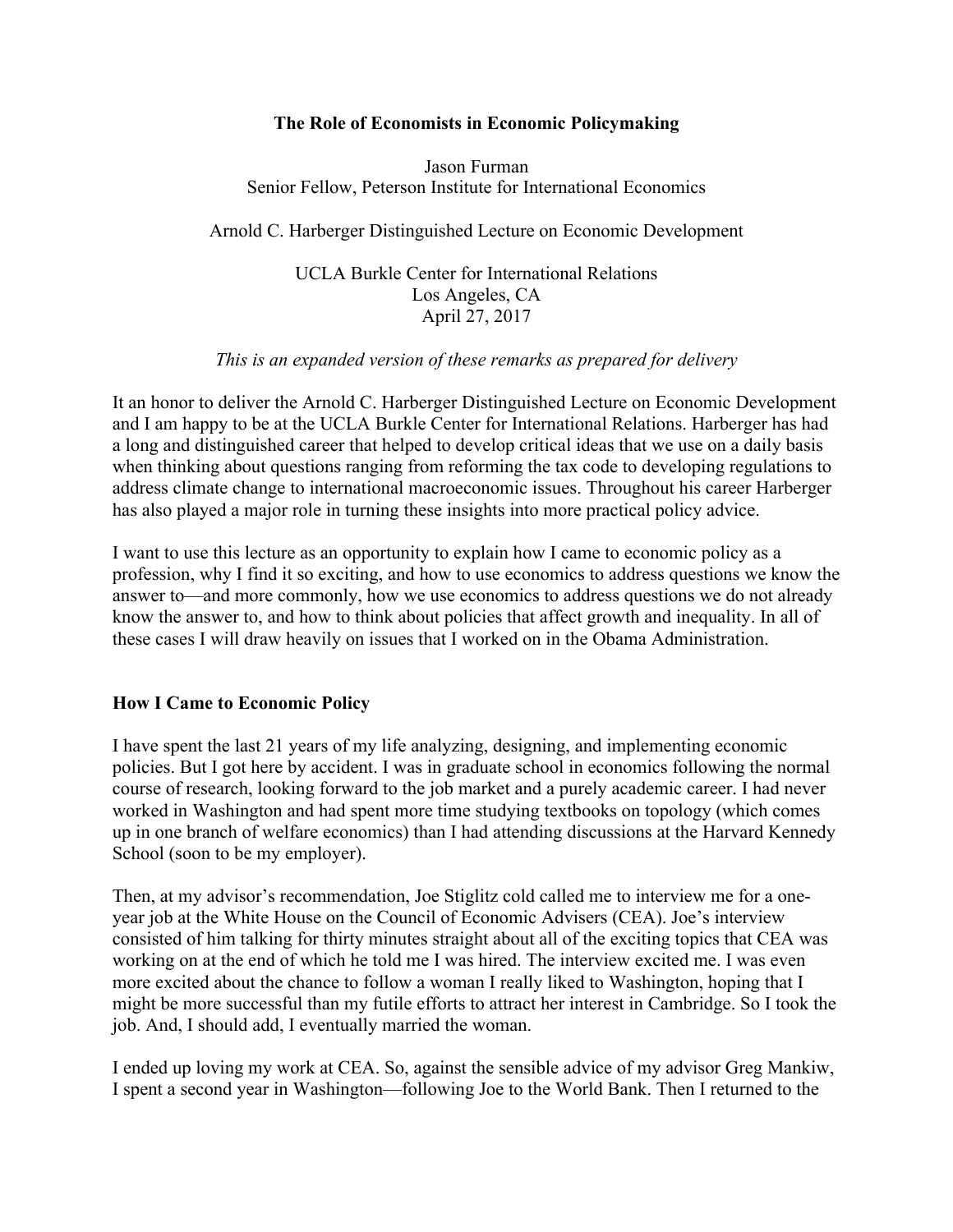White House to work at the National Economic Council (NEC). NEC's job is to coordinate the economic policymaking and implementation process, playing a more strategic role than CEA which is staffed by professional economists and focuses on more pure economic advice. After NEC, I worked on Al Gore's Presidential campaign and probably only returned to graduate school because he lost. I remember Greg telling me this was the first of many good things George W. Bush would do for education.

After finishing my Ph.D. I did a range of policy-oriented research at think tanks and held additional policy roles in government, including working all eight years in the Obama Administration—roughly the first half of them as Deputy Director of the National Economic Council and the second half of them as Chairman of the Council of Economic Advisers. And now I am back engaged in economic policy research at a think tank in DC, the Peterson Institute for International Economics, and am moving this summer to teach at the Harvard Kennedy School.

# **Why Is Economic Policy So Exciting?**

I have worked on economic policy longer than the one year I had originally planned on, for twenty years and counting. In retrospect I can identify a number of reasons for this. One is that I am excited about the wide-range of issues that you can address, and hopefully make a difference on, using economic policymaking.

One of those big issues is the growth of middle class households. In this regard, the United States faces a serious challenge. From 1948 to 1973, the typical family saw its income rise by about 3 percent annually, enough to double real incomes every twenty-four years, which is roughly every generation, as shown in Figure 1. Since 1973, however, median family income has only grown at a 0.4 percent annual rate, requiring about 150 years to double—a huge difference. Economics can help us understand why this has happened and what to do about it, something I will come back to in a moment.



### **Figure 1. One of the Bigger Challenges for Economic Policy**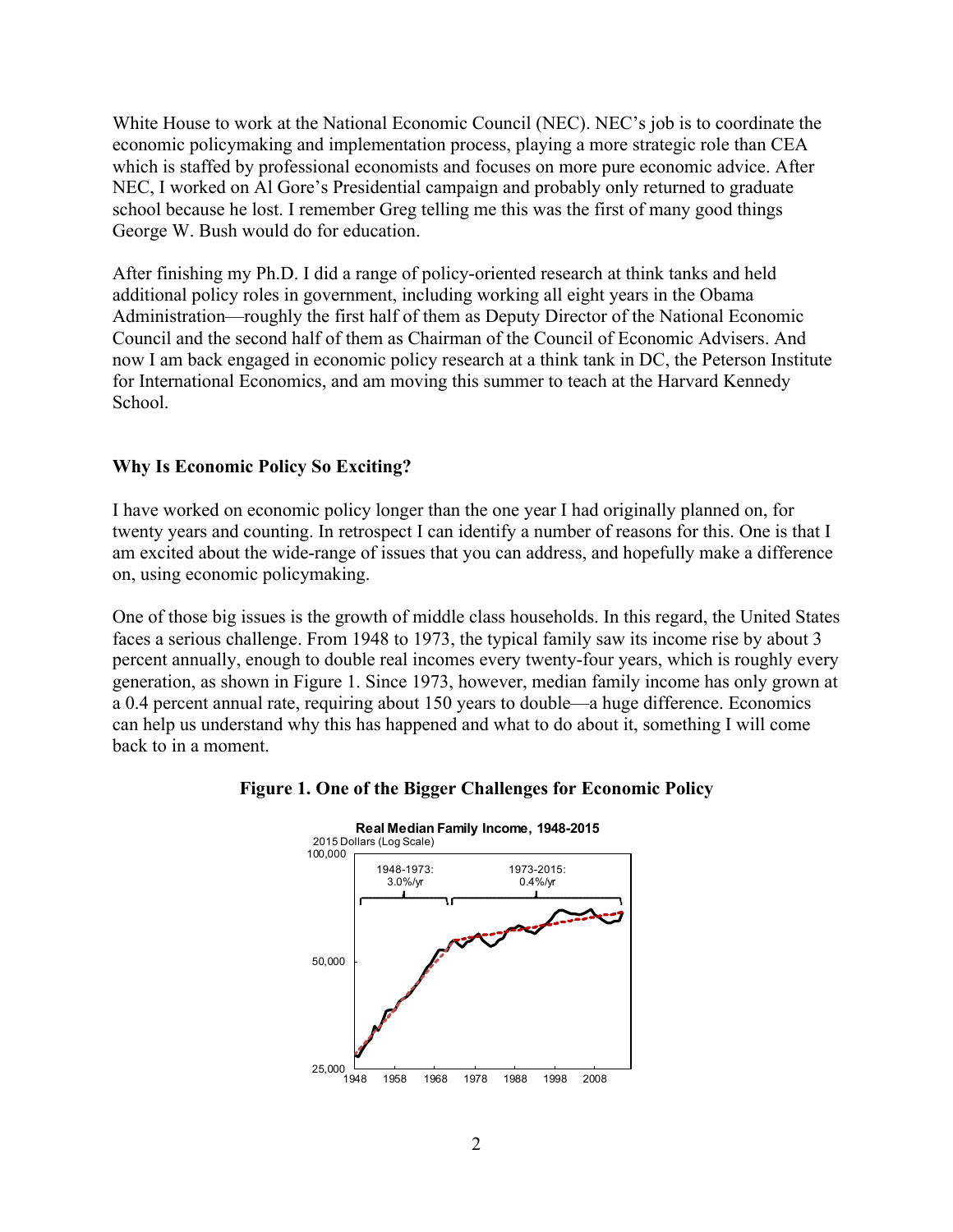While I have always been happy to make even a small contribution to a big issue like this, I am also happy when I have a chance to make a bigger contribution to what might be a "smaller" issue that still impacts people's economic wellbeing. These issues may not always make the headlines and can be a bit technical and detailed sometimes, but they have direct tangible impacts on Americans' lives and often contribute to making progress on the bigger policy questions. An example I will return to later in this talk is how to free up more scarce electromagnetic spectrum so that mobile broadband operates effectively on our phones, tablets, and other devices.

In the Obama Administration I worked on everything from helping to prevent a second Great Depression to restructuring the post office—although I confess that we were only successful on one of these. Many of the topics I worked on are standard fare for economics, like the minimum wage, international trade, or environmental regulation. Others might be topics you do not associate with economists, like criminal justice reform, immigration, and sanctions. And on none of these did economists fully get their way which, ceteris paribus, is a good thing—which brings me to the next reason I like economic policy.

The second reason I like economic policy is that in important respects it is more challenging than pure economics or pure politics. One of the challenges of economic policy is that it involves combining economics with a broader understanding of how to make policy work, whether politically, administratively, or otherwise.

When looking at any of the issues above, if you want a pure economic answer, you should survey ten economists. If they all agree, there is a good chance that they are right. Take climate change for example. I suspect ten out of ten economists would tell you that the right solution is a carbon tax to reflect the externalities that are imposed on other people and on society more broadly when a person chooses to create carbon emissions. If you want a pure political answer, that is also easy: just survey a random sample of a thousand people and they might tell you that the key is for everyone to have energy efficient homes.

If you were a philosopher-king, the economists' answer would be all you need. Someone only focused on political popularity would only need to know the response to the public poll. What makes economic policy exciting is that you have to figure out how to combine economic knowledge and political feasibility. I can think of three general ways this is done. First, using economists to figure out the best policy and political analysis to figure out how to frame and communicate it—in this case, maybe by calling it a "future fee" instead of a "carbon tax." Second, by packaging together a set of policies that address various concerns or political impediments. An example of this is a recent proposal by leading conservative thinkers to combine a carbon tax with a cash rebate to households, a repeal of carbon regulations, and a tax on imported carbon. Finally, and unfortunately the most common way of combining economics and politics is to seek the *n*th best solution—and then hope that *n* is not so high so as to undermine the point of undertaking the policy in the first place.

One example of this from my own experience early in the Obama Administration. In the Recovery Act—which we passed in the beginning of 2009 to deal with the financial crisis and the Great Recession that followed—we included a tax credit called Making Work Pay. Making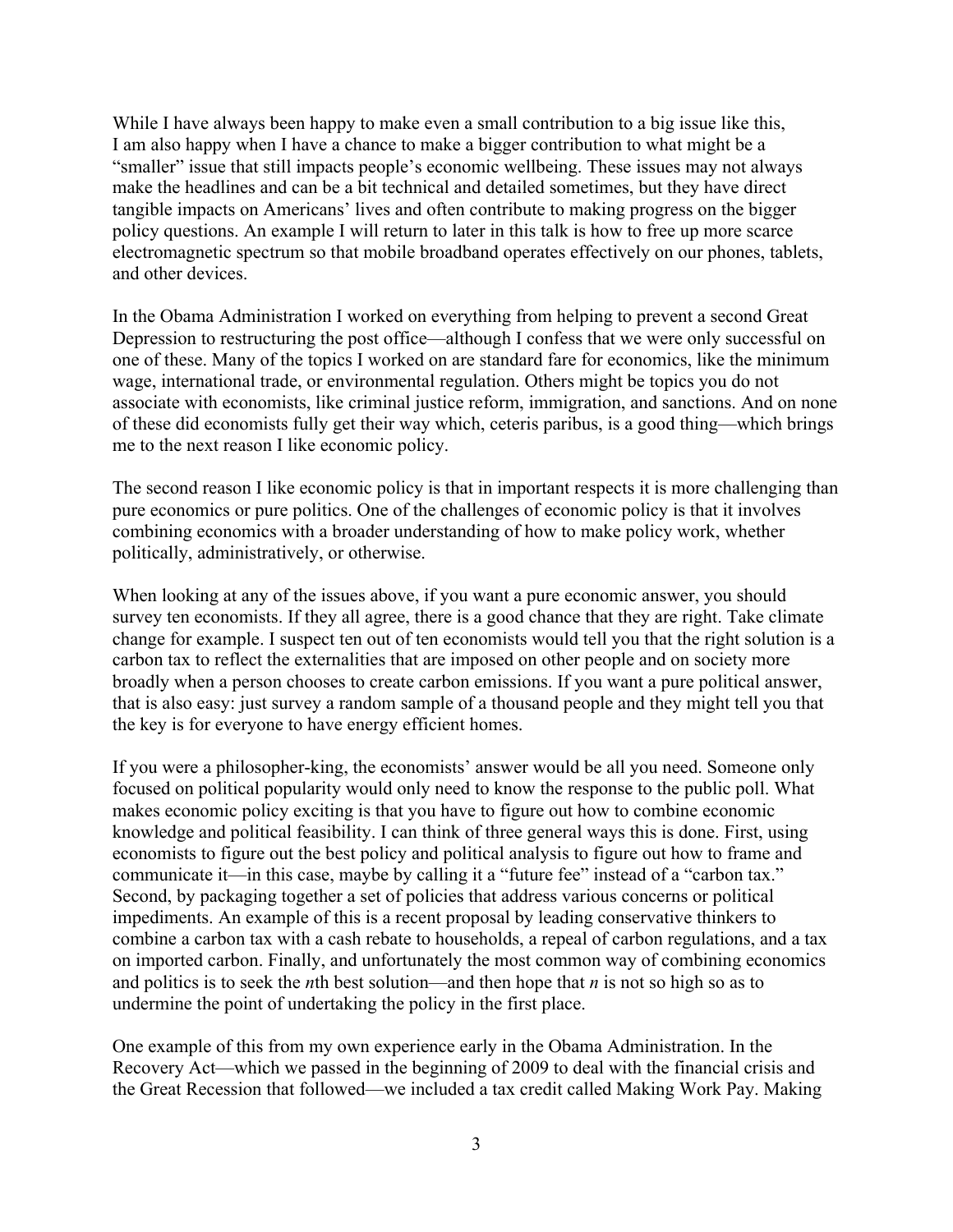Work Pay provided \$400 for a single tax-filer, and \$800 for a married couple. It was designed as a so-called "refundable tax credit," so low-income households would get a check if necessary, and it was phased out so higher-income households would not receive it. We thought this was a really well-designed component of a broader response to the economic crisis. Our goal was to rapidly put money in the pockets of the households most likely to spend it while not wasting resources on higher-income households who would be both less likely to spend it and also less likely to substantially benefit from it.

We originally passed Making Work Pay for two years, but as we got closer to its expiration at the end of 2010 it was clear to us that the economy—and hard-pressed households—still needed support. But Republicans in Congress were completely opposed to continuing Making Work Pay. In particular, they did not like the refundability of the credit—the fact that you would mail checks to people whose tax refund was higher than their tax liability—arguing that this would lead to fraud.

One approach would have been to stick to the pure economics and just repeat over and over again why we thought extending Making Work Pay was a good idea. The alternative, though, was to figure out if there is something else that would accomplish much of the same goal but did not have the particular problem that led Republicans to oppose the credit. We thought of the payroll tax, something that everyone working pays—even if you earn only \$1, a portion of your paycheck goes to the payroll tax. Rather than give people a check, as we did with Making Work Pay, why not give people money off of their payroll taxes temporarily? This would get the money out rapidly, and it would get money to everyone no matter how low their earnings. However, it did have the unfortunate feature of providing more to higher earners—with no phaseout as individuals' earnings increased.

For the sake of argument, let me assume that the President's economic team was able to tell the President that he had three choices: Making Work Pay with refunds for low-income households which I will define as having a degree of effectiveness of 100, Making Work Pay without refunds for low-income households which I will define as having a degree of effectiveness of 30, and finally a payroll tax cut which I will define as having a degree of effectiveness of 80—all of which are illustrated in Table 1. The job of an economist in government is to help develop these choices and make sure the President has the best information on their merits. But a political advisor might point out that the respective odds of passage for these three options was 5 percent, 100 percent, and 80 percent respectively. Multiplying these indicates that the best option might be a payroll tax—which is both reasonably effective and, at the time, reasonably likely to pass. That is the course President Obama chose. It passed and was one of the reasons the aftermath of the Great Recession was less severe in the United States than in Europe.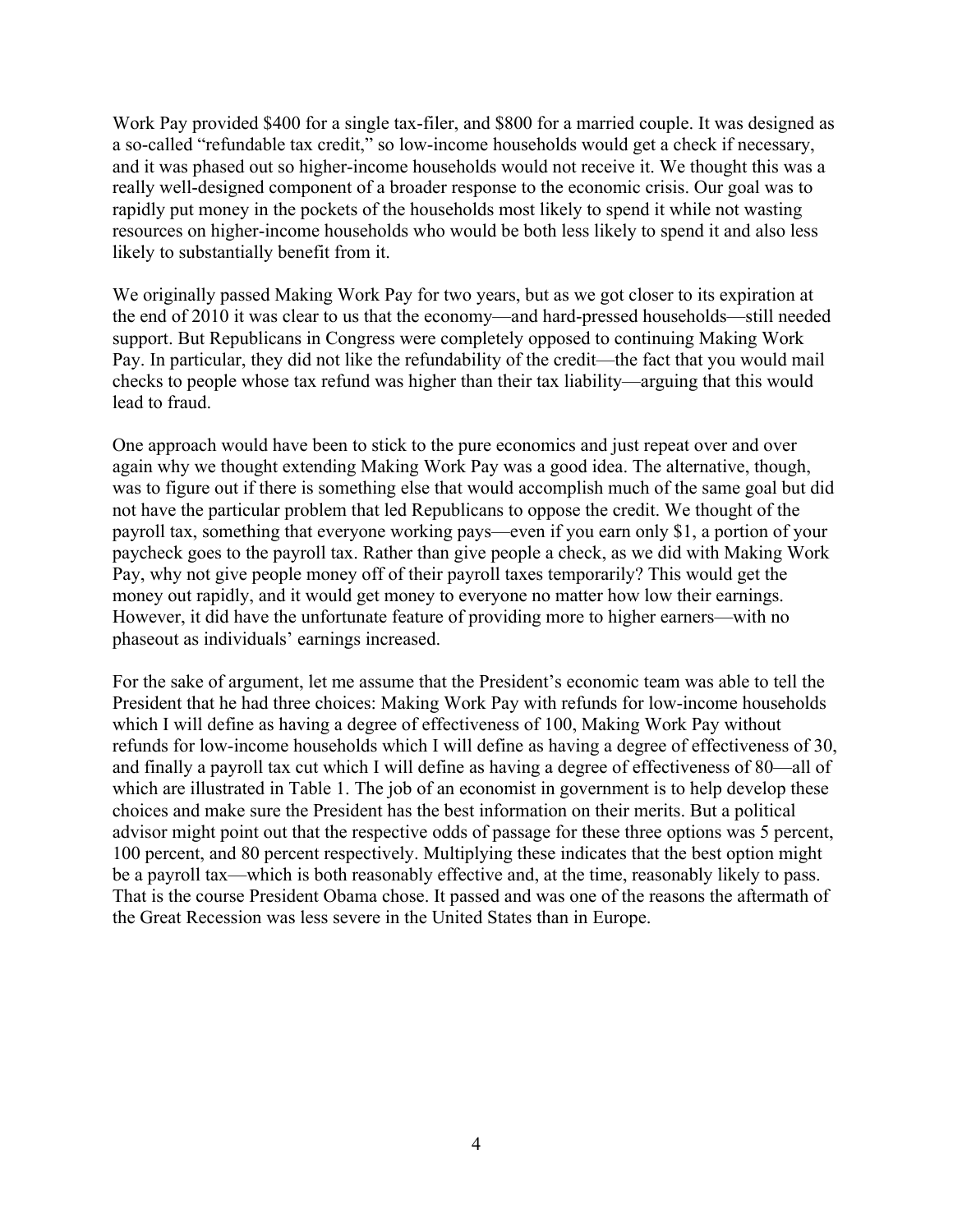| <b>Illustrative Example: Alternative Stimulus Tax Cuts</b> |                                          |                                 |                      |
|------------------------------------------------------------|------------------------------------------|---------------------------------|----------------------|
|                                                            | <b>Effectiveness</b><br>(per economists) | Likelihood<br>(per strategists) | <b>Overall Score</b> |
| <b>Making Work</b><br>Pay-Fully<br>Refundable              | 100                                      | 5%                              | 5                    |
| <b>Making Work</b><br>Pay-Not<br>Refundable                | 30                                       | 100%                            | 30                   |
| <b>Payroll Tax Cut</b>                                     | 80                                       | 80%                             | 64                   |

### **Table 1. Illustration of How to Combine Policy and Political Analysis**

I give that example because it is one of the many ways in which you have to balance legislative affairs, politics, communications, and economics to design a public policy that achieves your goals. Moreover, you need to understand how the tax code actually works and how it is implemented to embed all of this in an administratively feasible framework. That balance works best if you have some awareness of the political constraints in which you are operating. But it is also essential as an economic adviser to present the full set of options and economic tradeoffs, because in this case a different set of legislative probabilities—not something economists have comparative advantage in determining—could have led to a different outcome. While it can be difficult during a policy debate to determine when it makes sense to move forward with a compromise option, it has been helpful to not let a lack of perfection get in the way of progress. Landing on a policy that is 80 percent as effective as your ideal choice can still make a meaningful difference for working Americans.

### **Do Economists Ever Agree on the Answer?**

A number of policy questions have been heavily studied by economics, and economists often have a relatively clear, agreed-upon answer. As I mentioned earlier, climate change is one such area where economists broadly agree on the right policy. Similarly, in macroeconomics there is broad—albeit not universal—agreement that the economy trends towards full employment but can deviate for prolonged periods and that monetary and fiscal policy can expand output in the short run but not in the long run.

Taxes for high-income households are one of the tougher tests of the proposition that economists generally agree, because that is where you see some of the fiercest debates in the political system. In addition, and unfortunately, the economic evidence presented in those debates and the research papers on those issues are highly correlated with whether the presenter is on the Democratic or Republican side of the argument. But even here, I think economics can be helpful in narrowing the debate. While in the newspapers you can read a wide range of opinions about taxes, among professional economists, I do not think you would find any who say that a labor tax cut pays for itself, or even comes close to paying for itself—something that economists like former Senator McCain adviser Doug Holtz-Eakin and the conservative Tax Foundation have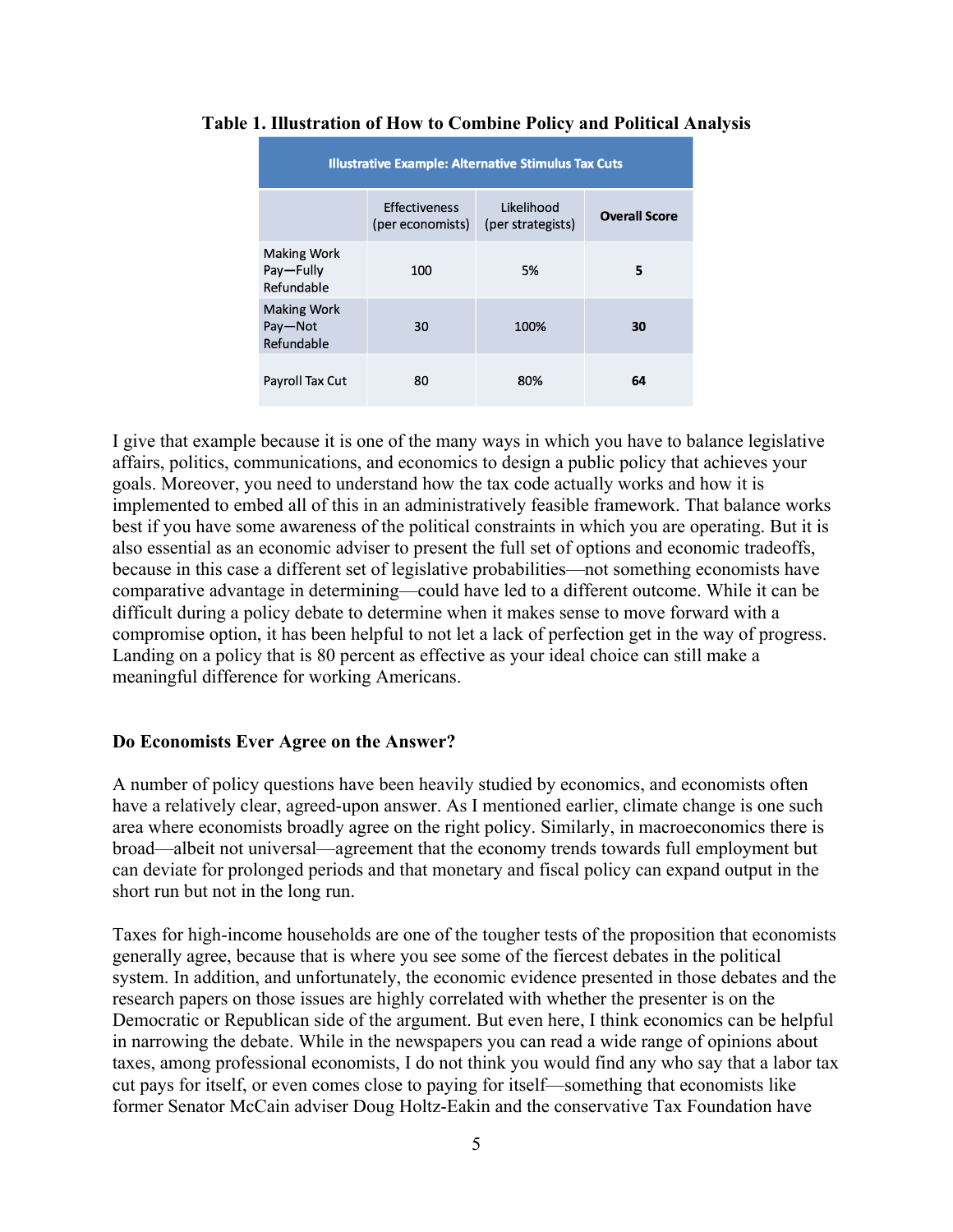reiterated in the context of President Trump's proposed tax cut. Nor do I think you would find many economists who would deny that labor taxes have any incentive effects at all or that these effects can be completely disregarded in figuring out the best way to create tax policy.

## **What Can Economists Contribute When the Answer is Not Known?**

For most of the policy issues I have worked on you cannot simply go find a textbook or journal article that will tell you the right policy. They are instead a novel set of issues like the economic impact of sanctions on Russia, how to set the salary threshold for overtime rules, or what quantities to require for different types of biofuels. There are rarely clear-cut answers to the most complicated policy questions, and part of making policy recommendations is being comfortable with a potentially significant level of uncertainty about the impact of different policy options. Even for certain questions that are anything but novel and have been heavily studied, there is rarely a clear answer for what the optimal policy should be. For example, despite study after study of the effects of the minimum wage, it turns out that few if any papers ask the question of what the exact level of a minimum wage should be—which is what policymakers actually need to know.

I want to discuss four ways to proceed in this circumstance with examples for each.

The first is just describing the data. Describing the data does not tell you what caused what. It does not tell you what is the right policy or what is the wrong policy. But it can help you at least figure out what questions you should be asking, what areas you should be looking at to solve those questions, and what you can do about them.

The data can be complicated. The government released two different measures of economic growth in the fourth quarter of 2016, one was 1.0 percent and one as 2.1 percent. The government also released two different measures of job growth in March 2017, 98,000 jobs and 472,000 jobs. Moreover, for the first quarter of this year the data tells a divergent story—with strong employment growth and strong "soft data", like surveys of confidence, but much weaker GDP growth and weaker "hard data", like actual sales numbers. I have spent a lot of time on these issues and developed a number of rules of thumb, almost all of which can be summarized by saying that you should look at a wide range of data, ideally smoothed over a longer period of time—without placing too much weight on any given indicator.

Right now these measurement issues are of particular interest to monetary policymakers but are still not overly consequential from a policy debate perspective. But at times they can be much more consequential. When we were in the middle of the Great Recession at the beginning of 2009, we were looking at the official statistics about what was going on in the economy. Our first month in office, the official statistics said that in December the economy lost about 500,000 jobs, and in the fourth quarter of 2008, the economy had contracted at a 3.8 percent annual rate. For us that was a big motivation to act—a big reason to do something as fast as we could and as large as we could. As it turned out, the numbers we were operating on—which were the official data at the time—were wrong. They were not wrong through anyone's fault, but just because of the difficulty of tracking the economy in real time and especially around rapid turning points in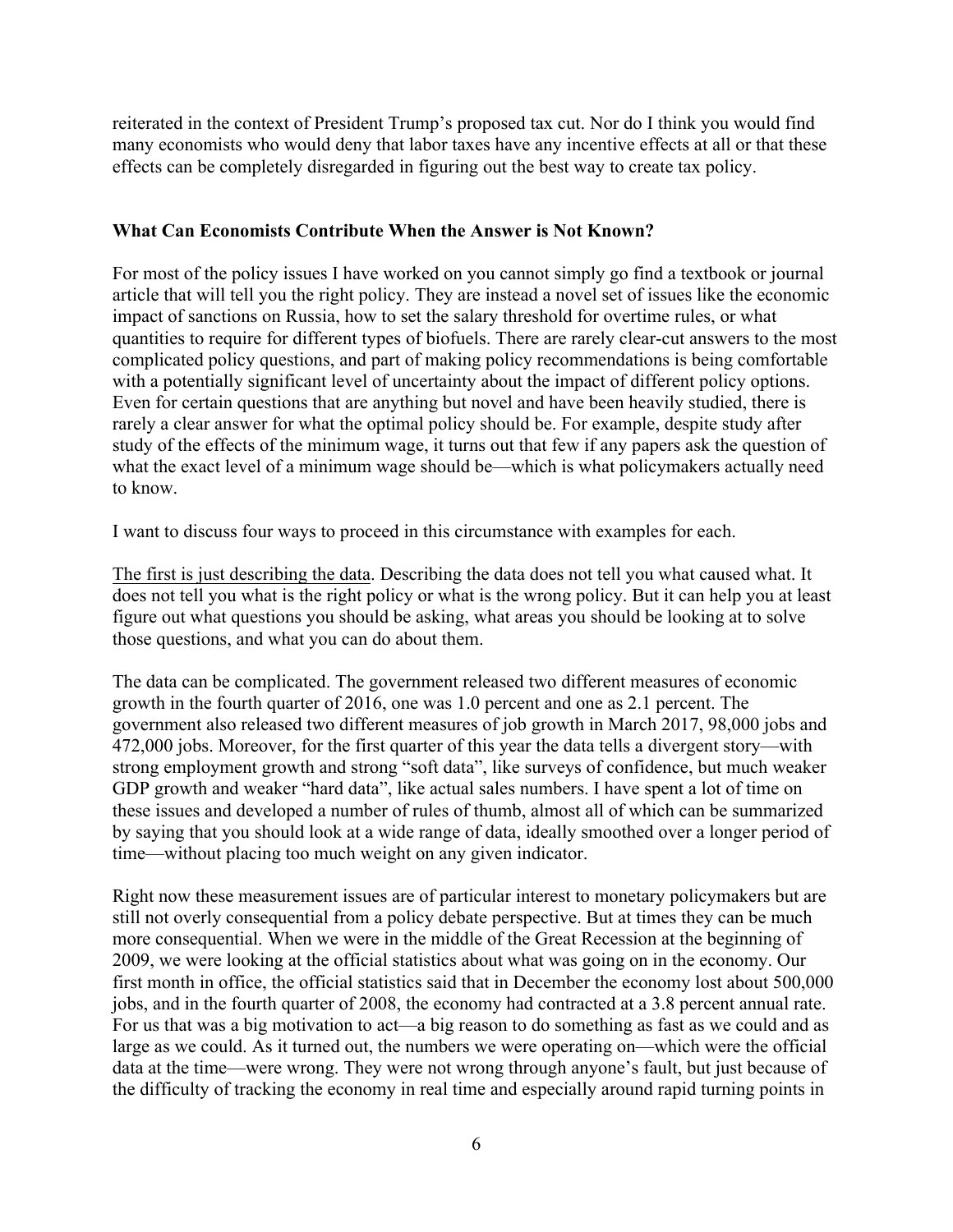the business cycle. And when the numbers were subsequently revised, that 500,000 job loss which felt quite large to us—was revised up to about 700,000 jobs lost in a single month, an eyepoppingly large number. And the contraction in the economy—instead of being 3.8 percent was actually 8.2 percent, making it part of the largest two-quarter contraction in a half century. So trying to get underneath the data, to put it in context, and to infer what it may or may not be telling you is often as important as reading the data itself.

Data description can be more sophisticated than just looking at single numbers or even trends. Sometimes it helps to decompose a number into its components to identify what is driving it, at least in an arithmetic sense. To go back to the example of median household income I gave at the start, you can decompose the slowdown in growth into the portion attributable to the increase in inequality (holding productivity fixed), the portion due to the increase in productivity (holding inequality fixed), and the interaction between the two. Such a decomposition is shown in Figure 2—and shows that the slowdown of productivity growth since 1973 has been a bigger factor in the slowdown of median family income than the rise of inequality, but that both of them have had a quantitatively large impact. This description, of course, does not explain why all of this happened or what to do about it. But it does help us focus on and prioritize the policy areas that we need to pursue in order to find these answers.



# **Figure 2. Using Data Description to Pinpoint the Causes of the Slowdown in Median Income Growth**

The second set of techniques we use is economic theory. Economic theory can sometimes give you a very helpful answer to a question. One of the biggest insights in economics is that some items are more valuable to one person than to another person, and if those two people trade things, they can both be better off. These are the basic motivations for a market economy and the basis of the argument for expanding international trade.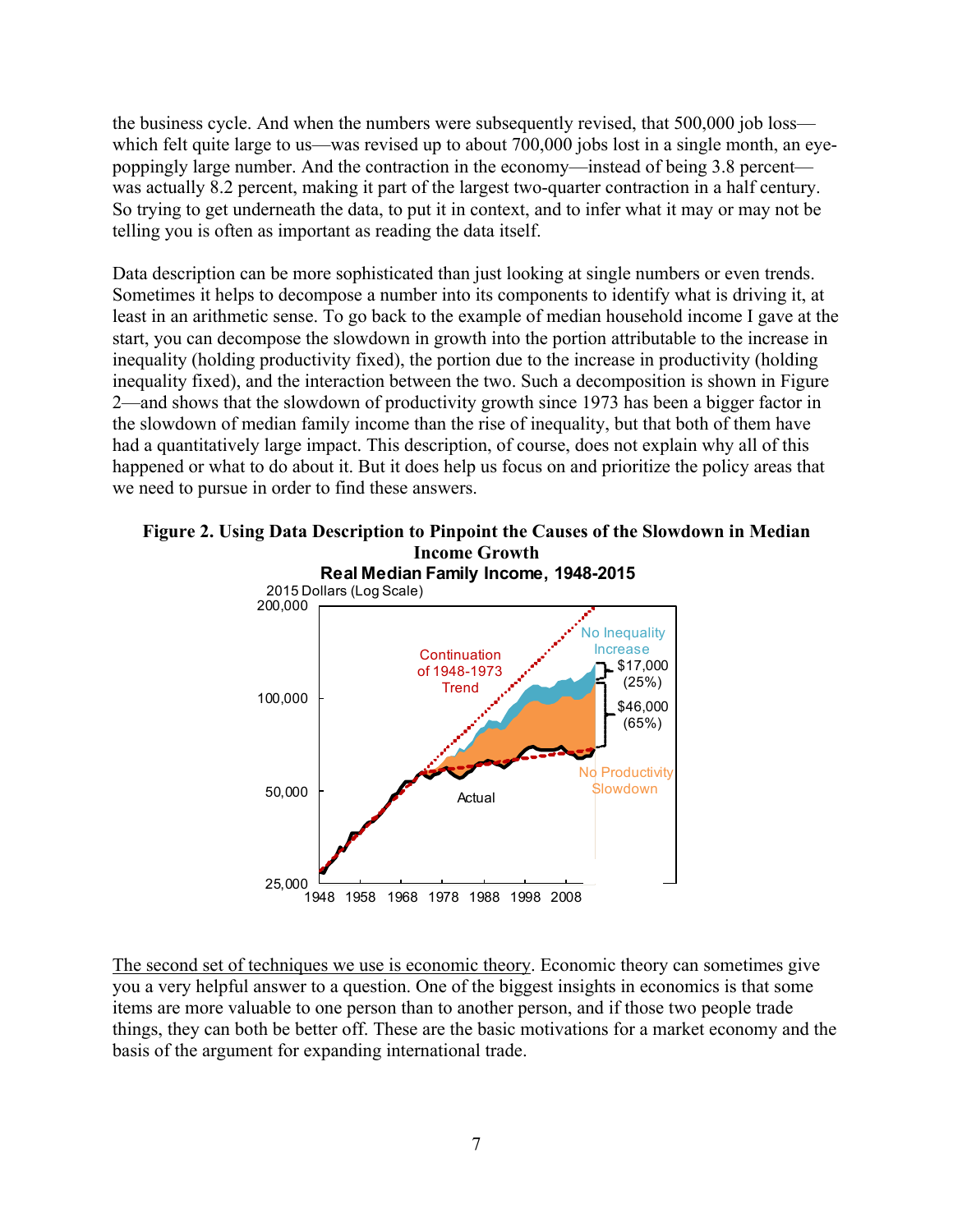This insight also has useful implications for some specific questions in public policy. Let me give you one: the example of the allocation of electromagnetic spectrum that I referenced earlier. Spectrum is a scarce resource and in many cases the rights to use it were allocated decades ago. Today, much of the best spectrum is reserved for the exclusive use of television broadcasters while users of smartphones and tablets often face frustrating and economically costly delays in accessing data because of crammed airwaves. In the Los Angeles area, for example, there were more than 25 broadcast stations, some of them with only a handful of viewers, most of whom could watch the shows on cable, online or through other means. A station with only a few thousand viewers might be worth \$5 million, but at the same time may own a license for spectrum that a mobile broadband provider would be willing to buy for \$50 million.

We proposed to deal with this by setting up an incentive auction. Anyone who is a television broadcaster who wants to sell their spectrum can do so, and anyone who is a mobile broadband provider or anything else and wants to buy that spectrum can do so. The auction is entirely voluntary—a station will only sell if it is better off with cash than with spectrum, a mobile broadband provider will only buy if it (and presumably its consumers) benefit more from the spectrum than the cash they pay, and taxpayers get a cut of the difference in the bids to reflect the government's role in organizing the process, including repackaging the spectrum into contiguous blocks to make it more valuable. Economic theory was enough to motivate and support this proposal—which ultimately resulted in \$5 billion for taxpayers as well as profits for television broadcasters, mobile broadband providers, and benefits for their consumers.

This is a simple example. The fact that one person wants to buy something and someone else wants to sell it suggests that the item is more valuable to the buyer and thus the transaction will make them both better off. But a number of assumptions go into this presumption, including perfect rationality, perfect information, and perfect markets. And while these are true enough in much of the economy, including the case of spectrum, they are not true everywhere—and economics itself would be pretty boring if these were the only cases that were studied. Many of the Nobel prizes in economics have been given for understanding not the models that only use those assumptions, but the models that relax those assumptions to understand the consequences of markets departing from the perfection you begin your studies assuming.

One of those assumptions is perfect information. Since at least Kenneth Arrow's pioneering work in the early 1960s, economists have understood that in the case of health care, we do not have perfect information. I know a lot more about my health than my insurance company does. Just like if a used car salesman is really eager to sell you a car, you might infer that there is something wrong with the car, if someone is really eager to sign up for health insurance late one evening, you might infer that they have information you do not know about, for example, that they are undergoing surgery the next morning. This is a problem—a violation of the standard assumption in the standard model of economics that leads to something called adverse selection, where if left to itself, the sickest people would all sign up for health insurance coverage, and coverage would become even more expensive. So even sicker people would show up, and the healthier ones would drop out, and it could lead health insurance markets to not function.

Economists, over time, have had a range of ideas to address adverse selection in health markets. You could argue for a number of different solutions, although the one that I think a variety of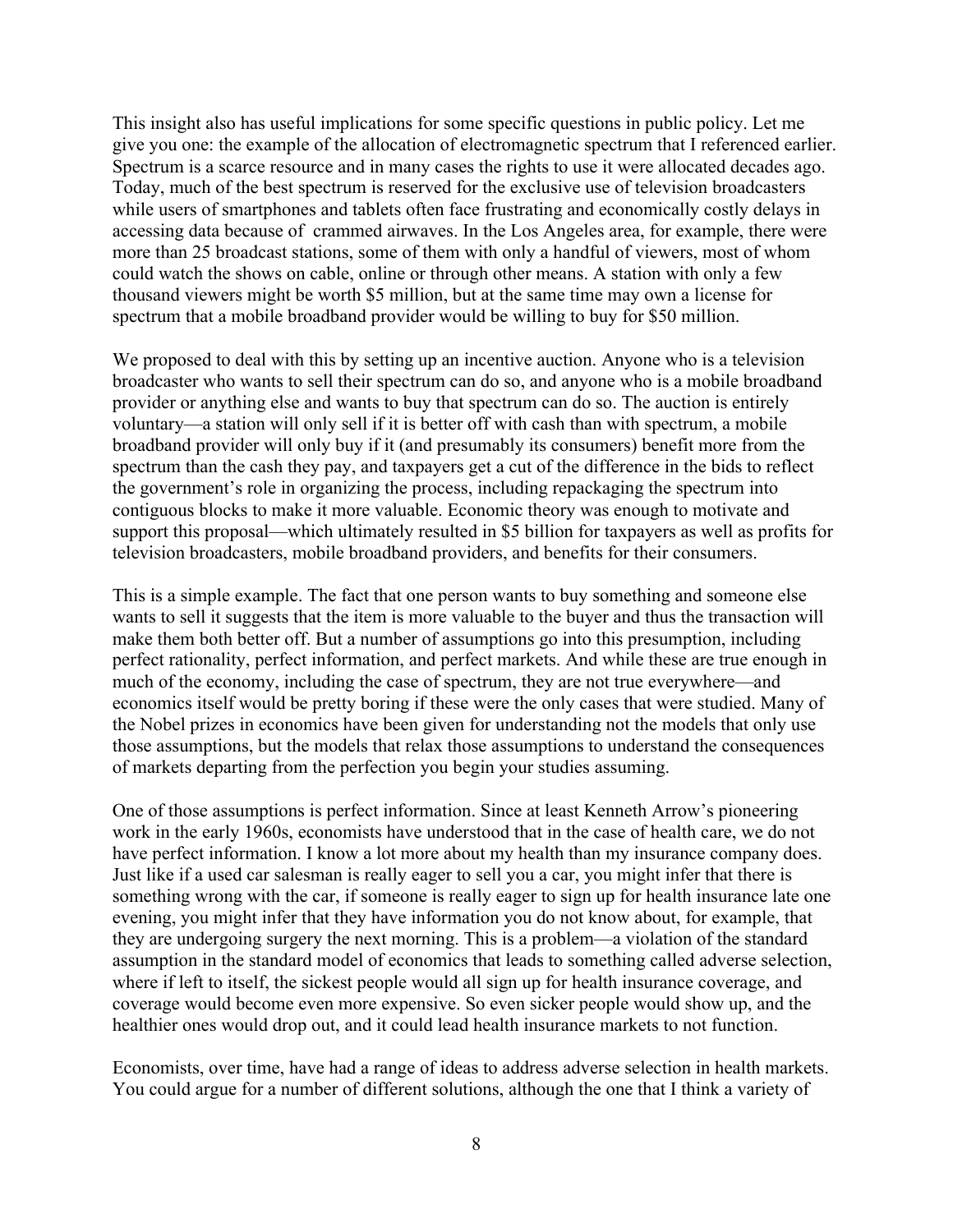economists have advocated for—including the Heritage Foundation, Governor Romney in Massachusetts, and President Obama—is that there has to be some type of individual responsibility requirement or mandate for purchasing health insurance to help solve this adverse selection problem. That is another example of where thinking about some basic theories—and in this case the way that standard theory can go wrong if you change one of its assumptions—can lend you guidance for public policy.

Health is just one example of how an entire field of research in economics is built out of relaxing and changing standard economic assumptions. In the last two decades, one of the fastest growing areas of economics has been "behavioral economics," which relaxes the standard assumption that people are fully rational, and instead pays close attention to the ways people can be myopic, make decisions that depend on framing, and have limited attention spans or ability to incorporate information. One of the big successes of labor economics has been getting policy to focus less on the rate of return to savings and more on making it easier and more automatic to save.

The third set of techniques we use is empirical work, trying to understand the causes and effects of different economic phenomena. I want to give you an example of a mistake I was involved in because I did not think hard about causation. At the end of 2008, I was working with Congress on legislation to raise the tax on tobacco products in order to pay for an expansion of the Children's Health Insurance Program (CHIP). The main proposal was to raise the tax on a pack of cigarettes from \$0.39 per pack to \$1.01 per pack. But we also needed to set tax rates on a wide range of other tobacco products including roll-your-own tobacco, pipe tobacco, small cigars, large cigars, and more. Amidst everything that was going on at the end of 2008 with the Great Recession I did not pay enough attention to this issue, even though I once sat through what felt like an endless meeting on the topic. What came out of that meeting was a proposal to raise the tax rate on roll-your-own tobacco by more than \$20 a pound while leaving the tax rate on pipe tobacco largely unchanged. What followed was a huge decline in the sale of roll-your-own tobacco and a huge increase in the sale of pipe tobacco, as shown in Figure 3.



# **Figure 3. How Sales or Roll-Your-Own Tobacco and Pipe Tobacco Responded to Tax**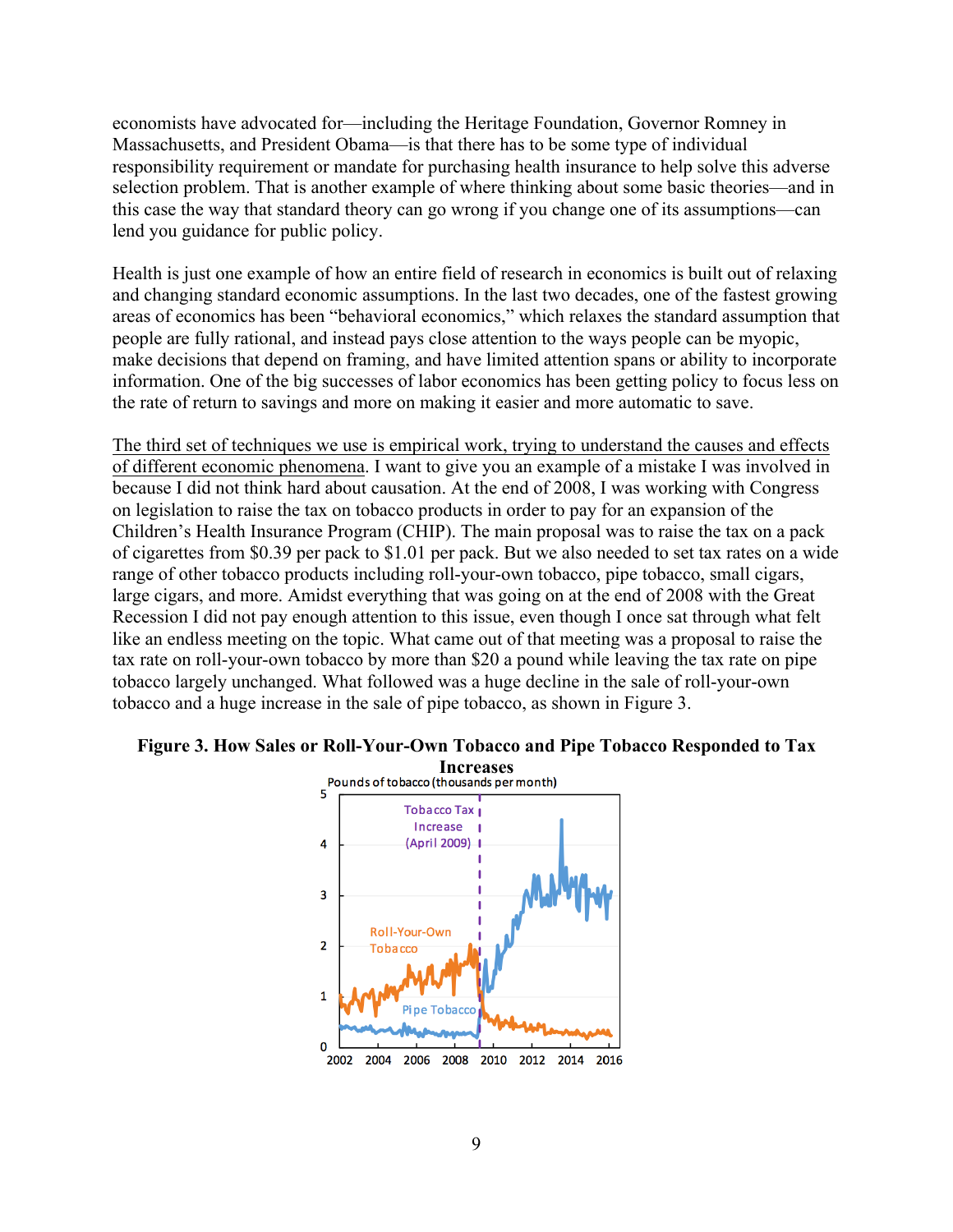It turns out that roll-your-own tobacco and pipe tobacco are highly substitutable—not because people have shifted to smoking pipes, but because you can still put pipe tobacco in a piece of paper, roll it up, and smoke it. This is not just a minor, technical observation. It turns out to be highly consequential for public health. I have estimated that the 2009 tobacco tax increase will reduce the number of premature deaths due to smoking by between 15,000 and 70,000 for each cohort. But it would have reduced them even more if we had harmonized the tax rate on different tobacco products, as we did in a subsequent proposal. In fact, economists in the Treasury Department estimated that the reduction in tobacco consumption under a harmonization proposal would be nearly two and a half times the size it would be under an increase in the cigarette tax alone that raises comparable revenue.

Fourth, we sometimes combine empirical description, theory, and causation to build models that allow us to simulate the impact of different policies. For example, such simulations can tell you how a tax cut will be distributed or affect the economy, how much a particular health plan will cost per person covered, or how much carbon emissions will change as a result of different policy approaches. While any model is limited and imperfect, models can be especially useful in quantifying plausible tradeoffs in designing a policy and communicating the impact of policies to policymakers.

## **How Should Policymakers Handle Uncertainty?**

Describing the data, using theory, using empirical analysis to understand causation, and combining this all together with modelling can all help with formulating the right recommendation for public policy. But even the best economic analysis will not tell us everything we would like to know about the problems that we are trying to solve. As policymakers, we have to be very humble about the limitations of our knowledge and about the uncertainty around our analyses. We do no service to the perception of experts when we make overconfident assertions that turn out to be wrong.

Let me talk about three ways of handling uncertainty with examples for each.

First, to the greatest degree possible, you want to integrate evidence and evaluation into your policy itself, both so that you are learning more and so that you can act on that knowledge. For example, in the case of Unemployment Insurance the Department of Labor performed trials of a low-cost intervention to interview longer-term beneficiaries to establish if they were still eligible and help them find jobs. The resulting evidence was that the benefits of this approach were several multiples of the cost. As a result, in 2012 we worked cooperatively with the Republican House and Democratic Senate to substantially expand the program.

More often, the legislative process is slow and cumbersome, and sometimes trying to build that constant process of innovation, evaluation, and improvement into programs themselves can be very important. One of the exciting innovations in the Affordable Care Act to reform the delivery system of Medicare and Medicaid is something we created called the Center for Medicare and Medicaid Innovation (CMMI). The premise of this center was that we needed to do a lot to change the way hospitals, doctors, and other providers are paid to create more incentives for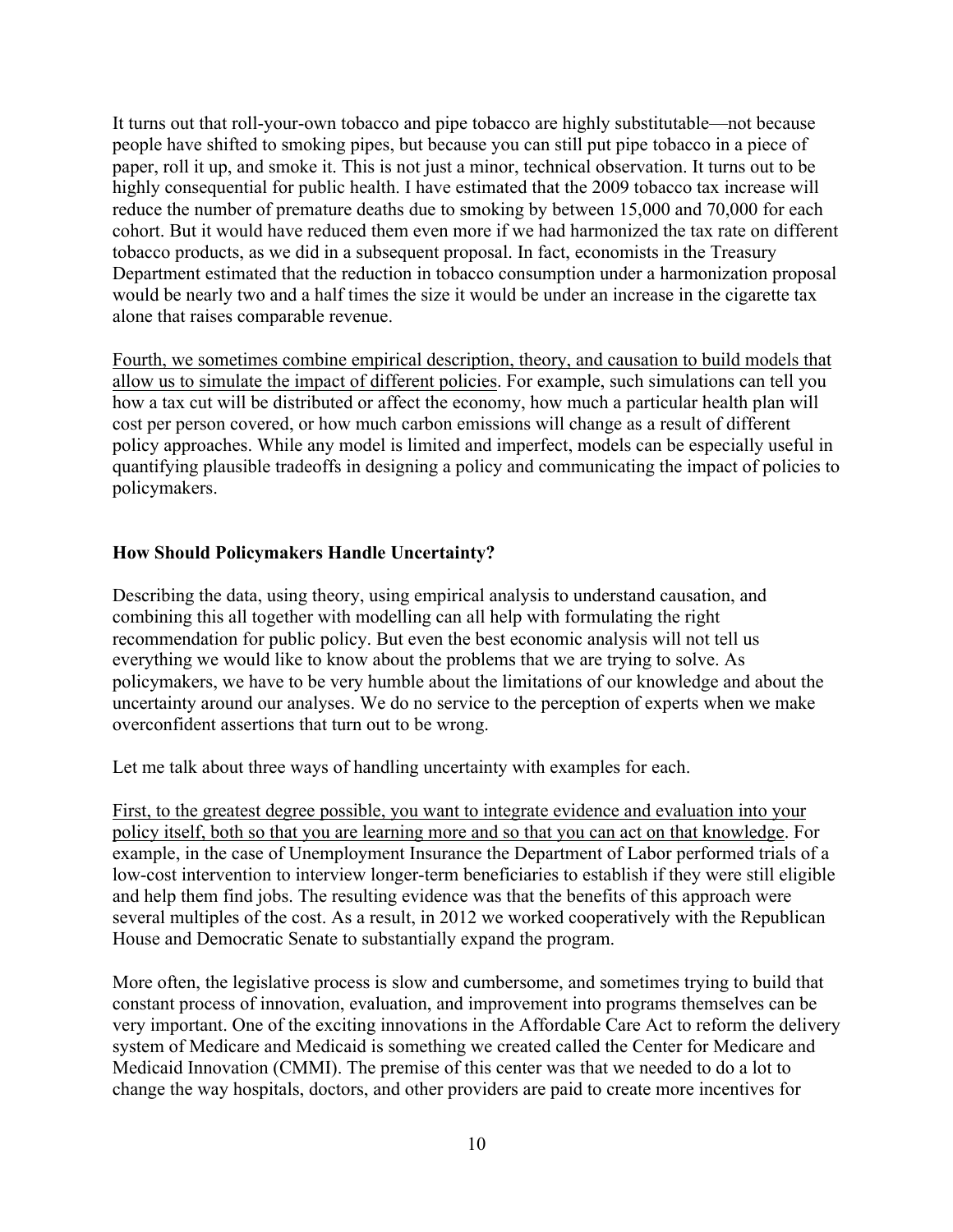integrated, high-quality care but that we did not know exactly how to do it. CMMI was authorized to conduct experiments, for example of bundling payments so that a group of health providers get a single payment for treating a hip or knee problem rather than the traditional practice of making separate payments for the separate treatments required, a system that encourages unnecessary and duplicative care. Under the law, if an experiment is proven to either save money without hurting quality or to improve quality without costing additional money, then the Secretary of Health and Human Services has the authority to scale it up to the full Medicare program.

Second, in many cases uncertainty says we should rely on the market more to figure out the right solutions—but that we need to make sure the market has an incentive to do so. A market failure may lead policymakers to want to push the economy in a certain direction, but we may not know enough about every detail of how to push it there. As a result, uncertainty says that we should give more incentives for the private sector and consumers to figure out the best and most creative answers rather than trying to specify them in detail. We also used this approach in the health sector, passing a "Cadillac Tax" on excessively costly health plans. The idea behind this tax was that rather than telling insurers and providers exactly how to reduce costs we would instead give them the incentive to figure out how to do it. The tax was supposed to go into effect in 2018, was delayed until 2020, and remains controversial among politicians—although the concept has broad support from economists. Similarly, the carbon tax I discussed earlier is another example of giving the private sector an incentive to figure out how to solve society's problems.

Third, in the face of uncertainty it is better to have policies that can automatically and sensibly respond to contingencies. I talked about how hard it is for economists to track the current state of the macroeconomy, let alone predict it. Moreover, even when we are successful, Congress often acts in a delayed and imperfect manner. One response to that is to make policies more automatic. For example, unemployment insurance benefits could automatically become more generous or last for longer in States that experience very high or rapidly rising unemployment, something we currently do in a very imperfect manner. While the details of this proposal might be debatable, it builds on two ideas that are broadly supported by economists—the first is "automatic stabilizers" as an effective way to reduce business cycle fluctuations and the second is that whatever tradeoffs are inherent in the unemployment insurance system are lessened when the economy is weaker.

Finally, even all of these techniques may not be enough. In some cases, the right response to uncertainty may be that we do not know enough to solve a given problem without risking serious unintended consequences. Unfortunately not every problem has a policy solution.

### **How Should We Think About Policies That Aim to Raise the Growth Rate?**

I want to conclude by offering three personal observations about my broad approach to prioritizing or handling tradeoffs between growth and inequality. Many policy debates entail taking on this issue. For example, advocates of tax cuts for high-income households might argue that they will help everyone through stronger growth. And advocates of a higher minimum wage might acknowledge that it will not raise growth—and might even entail some tradeoffs—but that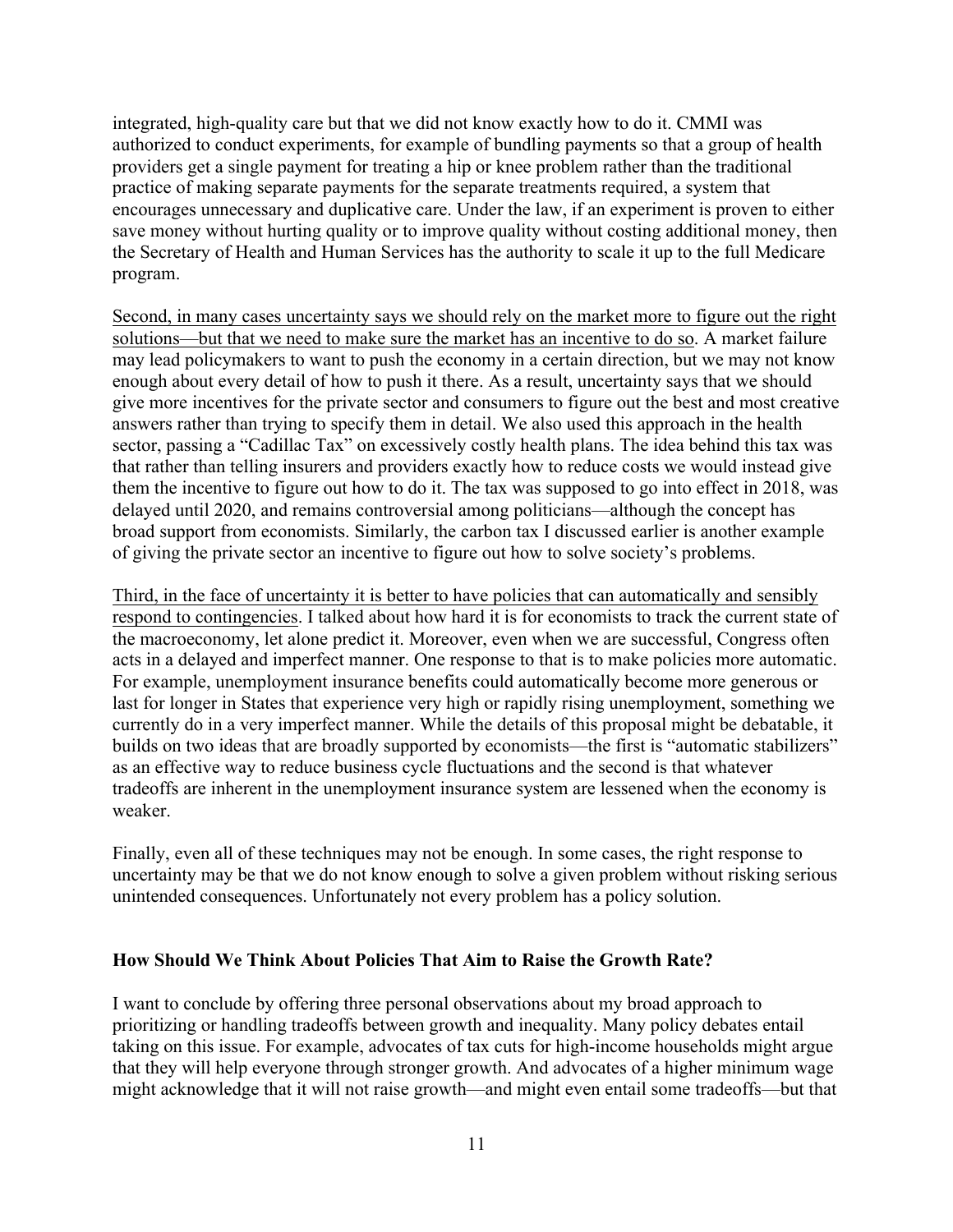it is justified because of the better distribution of income. Ultimately policymakers should be concerned with both increasing growth and also helping to make sure that growth is shared. I have three broad lessons I have drawn on how to do this:

Lesson 1: Advocates overstate the benefits of the policies they like and the costs of the policies they oppose. Consider: Over the last century, Argentina has done just about everything wrong with its economic policies and institutions. It has seen waves of populism, abrogation of the rule of law, massive deficits, multiple defaults, misguided industrial policies, political upheaval, large-scale price controls, corruption, and much more. The result of all of this? A per-capita growth rate that was only 0.7 percentage points lower than that enjoyed by the United States.

Taking a less extreme example, France scores well below the United States on just about every measure of regulation and economic freedom, but its workers produce just as much in an hour as American workers.

Any difference that President Trump could make for U.S. policy, for better or for worse, is much smaller than the differences between the United States and Argentina or even between the United States and France. The next time someone promises that a policy or set of policies will add or subtract, say, 1½ percentage points to the growth rate on a sustained basis you should ask yourself if the policy difference is really twice as large as the difference between Argentina and the United States over the last century.

Lesson 2: All else equal, do everything you can for growth, because over time a few tenths of a percentage point really do matter. At the beginning of the  $20<sup>th</sup>$  century the United States had GDP per capita that was roughly 50 percent higher than Argentina's. Today it is about three times as high—all because of a 0.7-percentage point difference in annual growth rates. Small differences in growth rates can cumulate to a lot over time—for example, a 0.2-percent increase in the growth rate over a decade is worth about \$1,000 in additional income for the typical family. In fact, as discussed earlier, the largest factor in the slowdown in the growth of median household income since 1973 in the United States has been the concurrent slowdown in productivity growth.

All else equal, we should be doing everything we can to push growth up by even a few tenths a year, for example by investing in infrastructure or sensibly reforming the business tax system. And we should oppose anything that that would lower it even by a few tenths, like drastically restricting immigration or increasing the deficit.

Lesson 3: But it is generally not worth making large distributional or other sacrifices for a little additional growth*.* The key words in Lesson 2 are "all else equal." But when all else is not equal, then any benefits of growth may need to be evaluated against tradeoffs in other dimensions—like increased inequality or environmental damage. And with the growth effects of policies often being relatively small they are often insufficient to justify these tradeoffs.

For example, consider the \$1,000 windfall I mentioned that a family gets after a decade when the growth rate increases by 0.2 percentage points a year. That is effectively meaningless if they lose government benefits and services that are worth more than \$1,000. To give a concrete example,